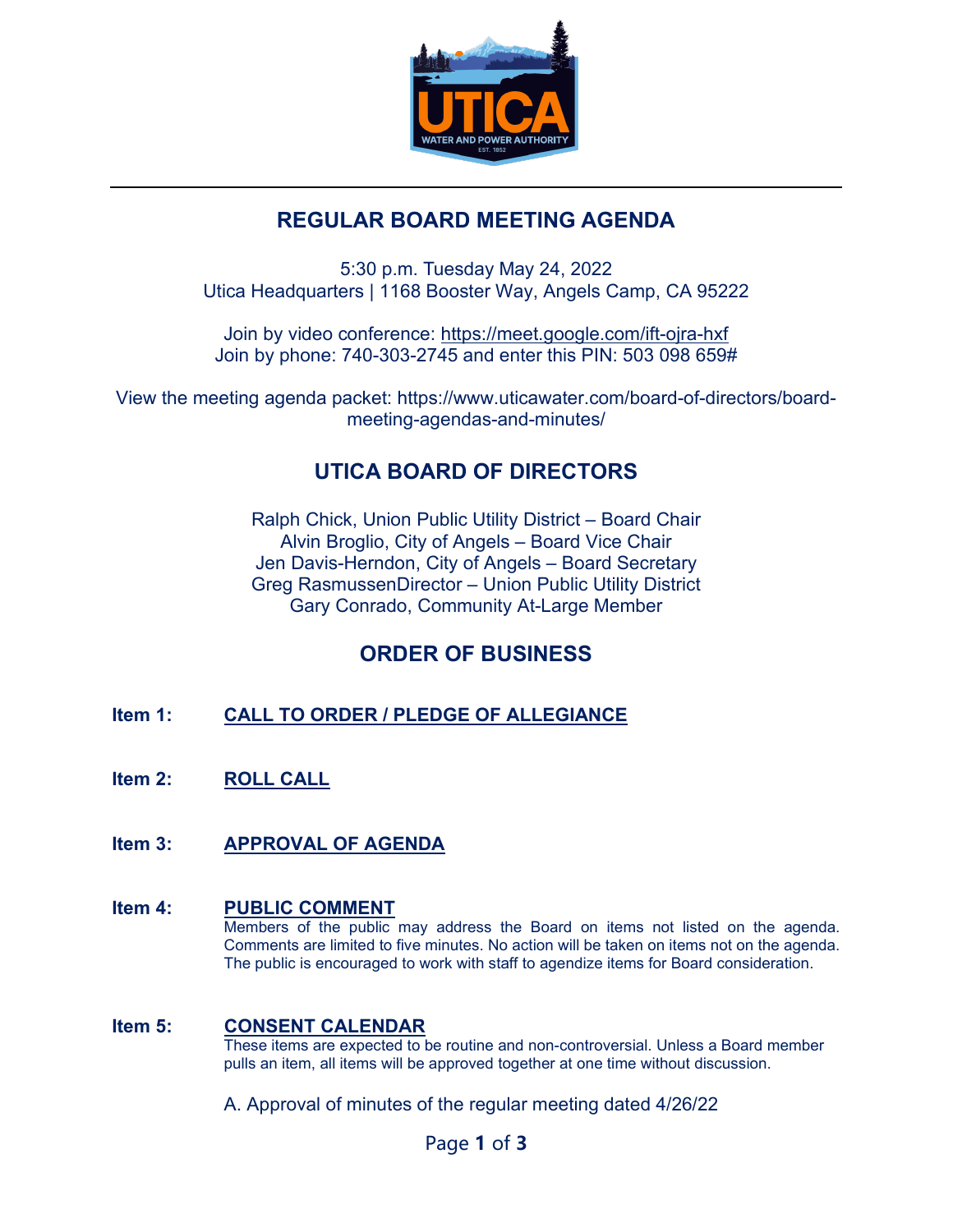- B. Financial reports 4/1/22 4/30/22 (Karnes)
- C. Generation Report April (Fields and Karnes)
- D. Operations report (Fields)
- E. Conveyance report (Rasmussen)
- F. Water Supply Report (Metzger)
- G. Resolution. No. 22-09, COVID-19 State of Emergency Dec. (Metzger)
- H. General Manager Report (Metzger)

#### **Item 6: CLOSED SESSION**

A. Public Employee Performance Evaluation Pursuant to Government Code Section 4957(b)(1). Title: General Manager.\*

### **Item 7: REGULAR AGENDA**

Discussion and possible action on all items

- A. Grants program overview (Metzger, Dondero)
- B. Consideration of approval of Wylderidge Communications Tower lease agreement (Resolution 22-10) (Metzger)
- C. Consideration of Adoption of a revised Reserve Policy (Resolution 22- 11) (Metzger)
- D. Consideration of Adoption of 10-Year Capital Improvement Plan (Resolution 22-12) (Metzger)
- E. Review of Revised Water Supply Agreements with City of Angels Camp and Union Public Utility District (Metzger)
- F. Consideration of adoption of FY 2022-23 Budget (Resolution 22-13) (Metzger)

\**Indicates no paperwork is included in agenda packet.* 

#### **Item 8: BOARD / GENERAL MANAGER REPORTS, FUTURE AGENDA ITEMS**

- A. General Manager's Report
- B. Board Reports

#### **Item 9: UPCOMING BOARD MEETINGS AND CALENDAR EVENTS**

- $\triangleright$  Tuesday June 28, 2022 at 5:30 p.m.
- $\triangleright$  Tuesday July 26, 2022 at 5:30 p.m.

#### **Item 10: ADJOURNMENT**

## Page **2** of **3 UTICA MISSION STATEMENT**